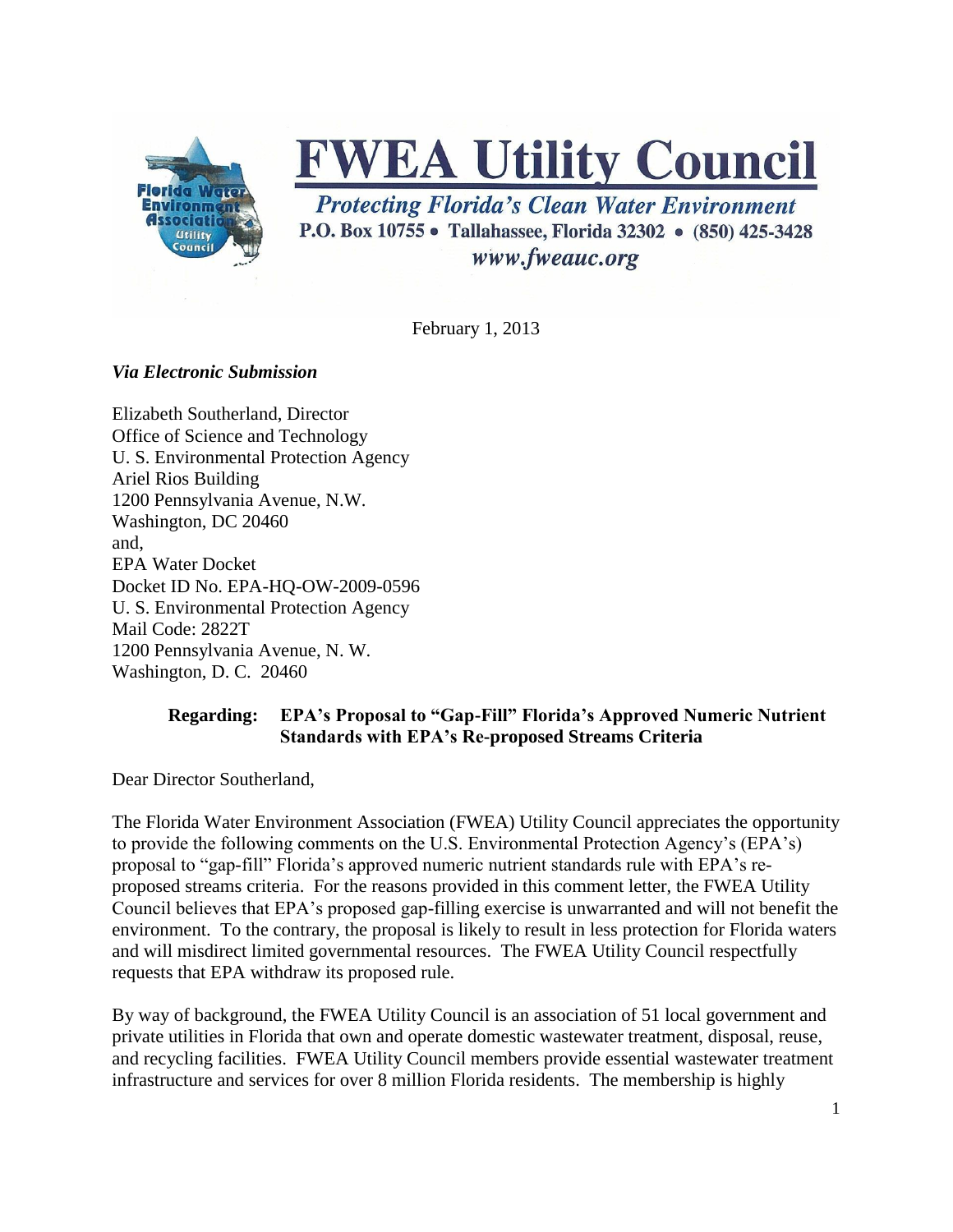diverse, both in terms of the communities served and the way utility members serve them, but Utility Council members share a commitment to environmental protection and scientifically sound environmental policies. It is with this shared commitment that the Utility Council offers the following comments.

## *EPA has provided insufficient time for meaningful public comment*

As an initial matter, the FWEA Utility Council is concerned that EPA has provided an inadequate amount of time for the Utility Council and its members to carefully analyze and prepare comments on this highly technical rulemaking.

The District Court of the Northern District of Florida invalidated EPA's numeric nutrient criteria rules for Florida's freshwater streams on February 18, 2012. The Court remanded the rules to EPA and directed the agency to either (1) promulgate new, valid criteria or (2) provide a legally and scientifically sufficient justification for the invalidated criteria. EPA chose the latter option, and after nine months of preparing new technical documentation and analysis, EPA re-proposed the same invalidated streams criteria with a differing technical basis and now aimed at a much more limited subset of flowing waters. At the same time, EPA proposed additional federal criteria and technical support documentation for Florida estuaries, South Florida canals, and coastal waters, and EPA approved a comprehensive nutrient standards rule promulgated by the State of Florida. Many of the FWEA Utility Council's utility members are affected by all three of these EPA actions and are evaluating the combined impact of the three proposals.

EPA first publicly noticed its actions on November 30, 2012 and then officially published its proposed federal nutrient criteria rules on December 18, 2012. The streams criteria rulemaking notice states that EPA will only accept public comments on the streams re-proposal until February 1, 2013, which amounts to a 45-day public comment period, if Christmas, New Year's, Martin Luther King Jr. Day, and weekends are included. Apparently cognizant that this is an inadequate opportunity for public comment, EPA's rule proposal explains that "[b]ecause of EPA's obligation to sign a notice of final rulemaking on or before August 31, 2013 under Consent Decree, the Agency regrets that it will be unable to grant any requests to extend this deadline."

The U.S. Administrative Procedure Act (APA) requires agencies to give the public an opportunity to provide meaningful comment.<sup>1</sup> EPA cannot engage in a rulemaking process that falls short of its obligations under the APA. Further, a consent decree cannot direct EPA to take actions in contravention of a federal statute.<sup>2</sup> If the August Consent Decree deadline frustrates the APA's notice and comment process, then EPA should seek an extension to the deadline. EPA, however, has sought no such extension. The FWEA Utility Council respectfully urges

 $\overline{\phantom{a}}$ 1 *See* 5 U.S.C.A. § 553(c); *see also, International Union, United Mine Workers of America v. Mine Safety and Health Admin.*, 407 F. 3d 1250, 1259 (D.C. Cir. 2005) (holding that the APA's public notice and comment process is "designed (1) to ensure that agency regulations are tested via exposure to diverse public comment, (2) to ensure fairness to affected parties, and (3) to give affected parties an opportunity to develop evidence in the record to support their objections to the rule and thereby enhance the quality of judicial review.").

<sup>2</sup> *See, e.g. Wash. v. Penwell,* 700 F.2d 570, 573 (9th Cir. 1983); *Dunn v. Carey*, 808 F.2d 555, 559-560 (7th Cir. 1986).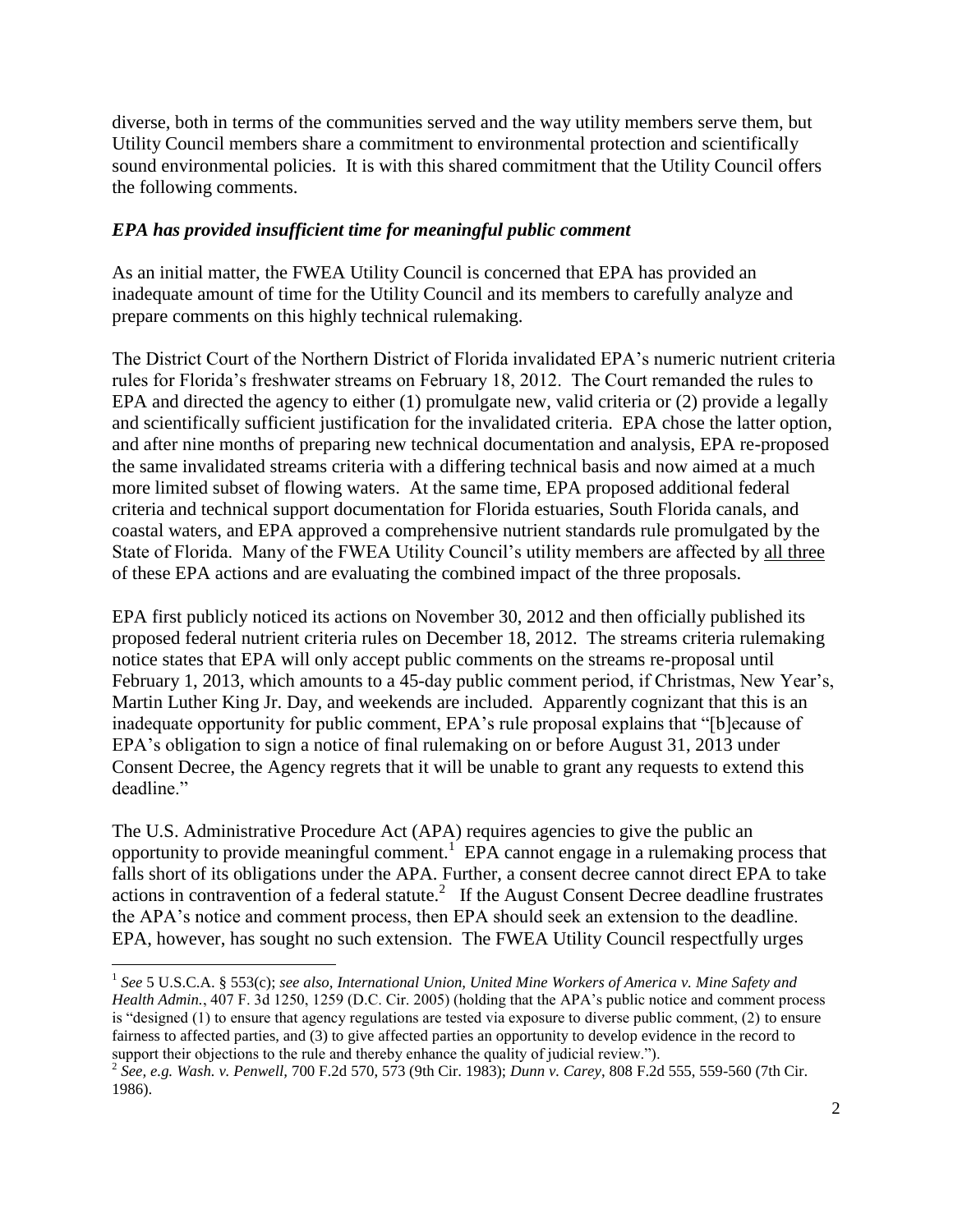EPA to adhere to its APA duties and take the steps necessary to extend this public comment period.

### *The purpose and scope of this nutrient rulemaking is only to engage in an unnecessary "gapfilling" of Florida's comprehensive, approved nutrient standards program*

EPA explains the purpose and scope of its streams criteria proposal as follows:

For this proposal, EPA is re-proposing the same numeric nutrient criteria for total nitrogen (TN) and total phosphorus (TP) for Florida streams not covered by EPAapproved State rulemaking, as included in EPA's final rule, with further explanation of how the proposed numeric streams criteria will ensure the protection of the Florida's Class I and III designated uses.<sup>3</sup>

Thus, EPA's proposal only purports to "gap-fill" the approved Florida rule, and EPA takes this action to "ensure the protection" of the designated uses of Florida waters. While the stated goal of this narrow rulemaking may be laudable, a close analysis of the State's nutrient rule and EPA's so-called "gap-filling" exercise unveils the fallacious underpinning of the EPA proposal and demonstrates that this rulemaking will not create the claimed environmental benefits.

In promulgating its numeric nutrient standards rule, the Florida Department of Environmental Protection (FDEP) more narrowly defined the term "stream" than EPA had in its 2010 nutrient criteria rulemaking. Namely, FDEP distinguished between perennial freshwater streams and certain other flowing waters.<sup>4</sup> As explained by FDEP in the technical support materials for its nutrient rule, FDEP defined "streams" to exclude managed conveyances, urban ditches, tidally influenced streams, and intermittent streams, because there was an inadequate scientific basis for applying numeric criteria to these subsets of flowing waters.<sup>5</sup> FDEP's decision is rooted in the limitations of the reference condition approach used to derive the numeric nutrient limits.

The reference condition approach involves making assumptions about a particular water body's biological health by comparing its pollutant levels to the pollutant levels of a healthy "reference" water body that has similar physical characteristics.<sup>6</sup> FDEP noted that the waters used as reference sites to set FDEP's numeric thresholds were physically dissimilar to the particular water bodies falling outside of FDEP's streams definition.<sup>7</sup> Thus, consistent with EPA guidance, $^8$  it would not be appropriate to apply the thresholds to these distinct water bodies. Further, the stream condition index (SCI), which the FDEP rule uses to analyze the biological health of natural freshwater streams, is wholly inapplicable to urban storm water ditches,

<sup>&</sup>lt;sup>3</sup> 77 Fed. Reg. at 74985 (emphasis added).

<sup>4</sup> Fla. Admin. Code R. 62-302.200(36).

<sup>5</sup> FDEP, *Technical Support Document: Development of Numeric Nutrient Criteria for Florida Lakes, Spring Vents and Streams,* 4-5 *available at* [http://www.dep.state.fl.us/water/wqssp/nutrients/docs/tsd-nnc-lakes-springs](http://www.dep.state.fl.us/water/wqssp/nutrients/docs/tsd-nnc-lakes-springs-streams.pdf)[streams.pdf.](http://www.dep.state.fl.us/water/wqssp/nutrients/docs/tsd-nnc-lakes-springs-streams.pdf)

<sup>6</sup> *See,* EPA, Aquatic Life Use Support, at

[http://water.epa.gov/scitech/swguidance/standards/criteria/aqlife/biocriteria/ref2.cfm.](http://water.epa.gov/scitech/swguidance/standards/criteria/aqlife/biocriteria/ref2.cfm)

<sup>7</sup> FDEP, *Technical Support Document*, supra note 5, at 4-5.

<sup>8</sup> EPA, *Nutrient Criteria Technical Guidance Manual: Rivers and Streams*, 11, 17-26 (July 2000).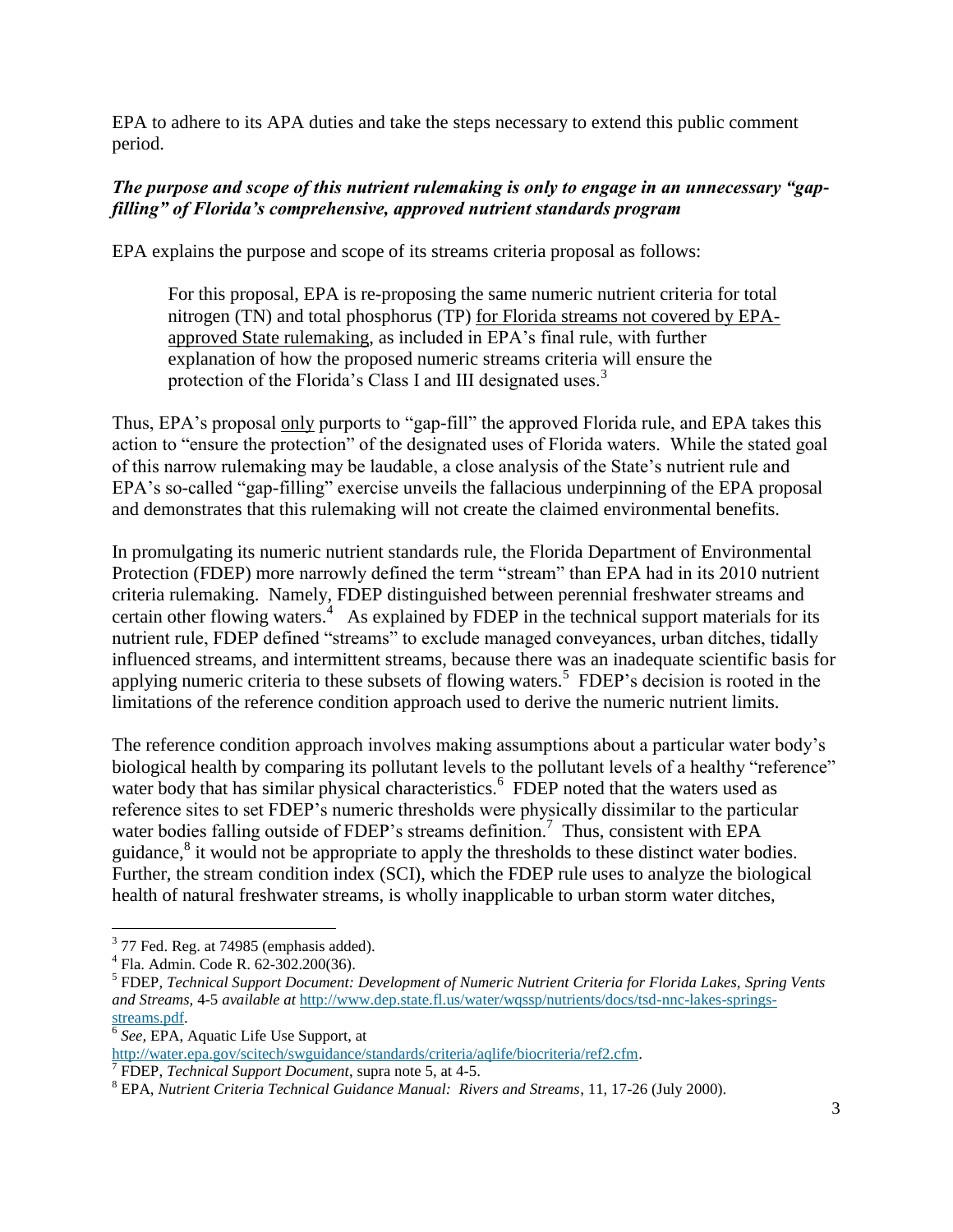routinely dry stream beds, or dynamic tidally influenced stream segments.<sup>9</sup> Accordingly, FDEP determined that certain types of flowing waters would not be subject to Florida's numeric nutrient thresholds and biological metrics.

The exclusion of these particular water bodies from FDEP's streams definition does not mean that the waters are left bare, with no protection of their designated uses from nutrient overenrichment. To the contrary, FDEP supplements its applicable narrative nutrient criterion with important measures to ensure that these waters' designated uses are protected. For instance, FDEP promulgated a new nutrient trends analysis, whereby these (and other) waters will have their nutrient levels monitored, and a potentially harmful uptick in reported nutrient levels will result in the water bodies being placed on the Clean Water Act's 303(d) list and in the queue for total maximum daily load (TMDL) development.<sup>10</sup> Other FDEP protective steps include:

- Translating the narrative nutrient criterion into Level II nutrient water quality based effluent limits for discharges into healthy water bodies and applying that information as site specific standards; $11$
- Translating the narrative nutrient criterion into TMDLs for impaired water bodies and applying that information as site specific standards; $^{12}$
- Applying detailed implementation requirements for TMDLs, including the development of Basin Management Action Plans and requiring the use of best management practices by non-point sources;<sup>13</sup>
- Presuming that flowing waters fit within the definition of "streams" until a water bodyspecific evaluation identifies the water as not being stream in the rotating basin evaluation of the state's TMDL program or in the National Pollutant Discharge Elimination (NPDES) program; $^{14}$
- Requiring downstream nutrient protection for all surface waters;<sup>15</sup>
- Applying a dissolved oxygen criterion to all surface waters;  $^{16}$
- Applying a chlorophyll-a metric of 20 µg/L to help Florida identify and restore impaired flowing waters via Florida's Impaired Waters Rule;<sup>17</sup>
- Collecting and utilizing the most extensive database of nutrient water quality information in the nation:  $18$

 $\overline{a}$ 

<sup>9</sup> FDEP, *Sampling and Use of the Stream Condition Index (SCI) for Assessing Flowing Waters: A Primer*, (Oct. 24, 2011).

<sup>&</sup>lt;sup>10</sup> Fla. Admin. Code R. 62-303.351(5).

<sup>&</sup>lt;sup>11</sup> Fla. Admin. Code R. 62-302.300(13), 62-302.351(2)(a)1.d, 62-650.200-.500.

 $12$  Fla. Admin. Code R. 62-302.351(2)(a)1.a.

<sup>13</sup> Fla. Stat. § 403.067.

<sup>14</sup> FDEP, *Implementation of Florida's Numeric Nutrient Standards*, 21 *et seq.* (Sept. 2012), *available at* [http://www.dep.state.fl.us/water/wqssp/nutrients/docs/nnc\\_implementation.pdf.](http://www.dep.state.fl.us/water/wqssp/nutrients/docs/nnc_implementation.pdf)

 $15$  Fla. Admin. Code R.62-302.531(4).

<sup>16</sup> Fla. Admin. Code R.62-302.530.

 $17$  Fla. Admin. Code R.62-303.351(4).

 $18$  FDEP captures, stores, and reports chemical, physical, and biological water quality data in an extensive, publicly accessible "STORET" database. As FDEP explains, "Florida STORET is the primary application used by the FDEP in support of IWR assessments and the development of Total Maximum Daily Loads (TMDLs), and it also provides data crucial to many other programs, including the development of water quality criteria and Basin Management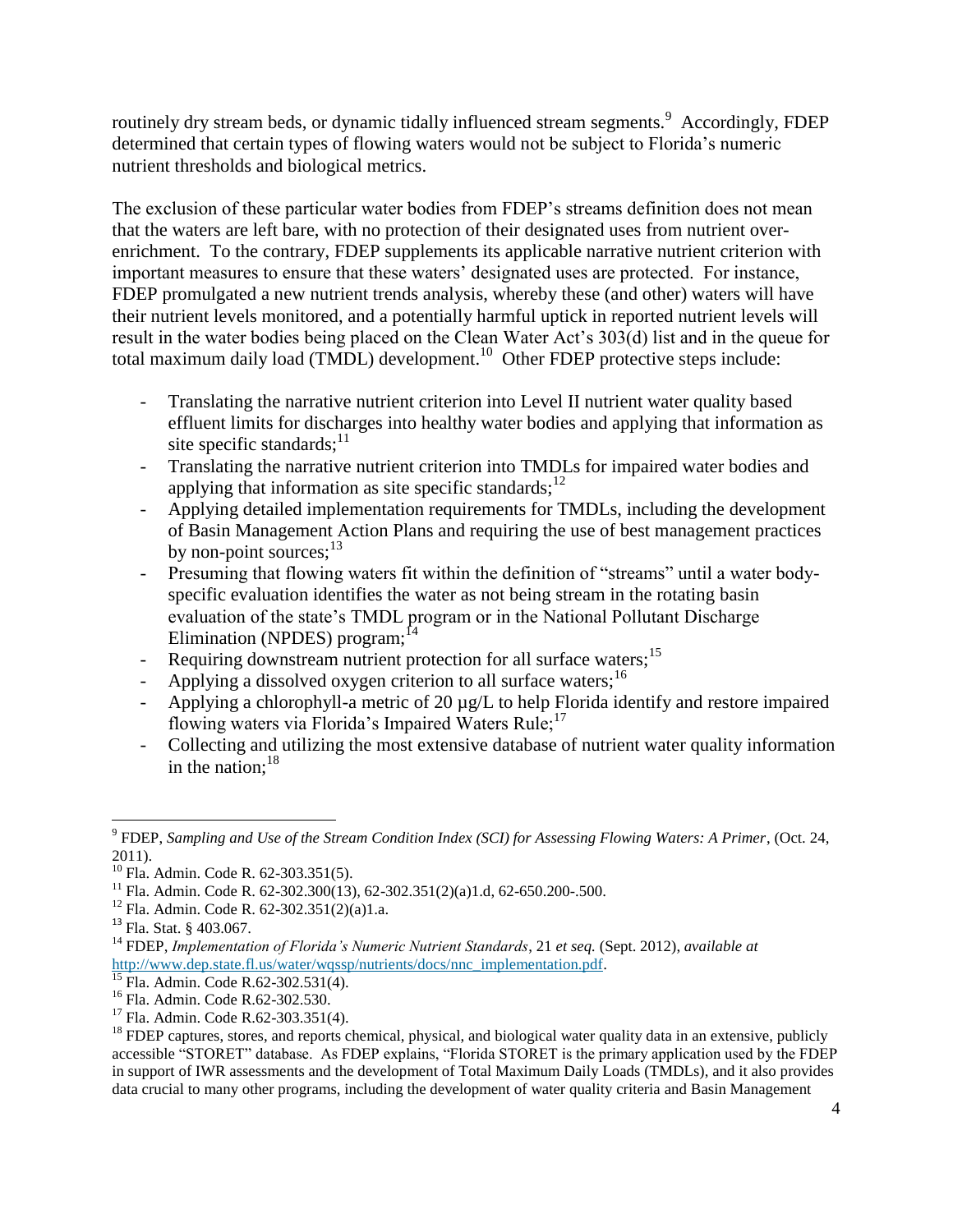- Requiring stormwater performance standards to reduce nutrient loadings with a goal of meeting predevelopment conditions:<sup>19</sup>
- Requiring domestic wastewater treatment utilities reuse reclaimed water to the extent environmentally, technically, and economically feasible; $^{20}$  and
- Requiring even dischargers to ground water to provide reasonable assurances that their discharges do not cause or contribute to the impairment of surface waters.<sup>21</sup>

These above-listed nutrient water quality protection measures apply to managed conveyances, urban ditches, and the other water bodies falling outside of FDEP's streams definition. The nature and extent of these State measures hardly bespeak of a "gap" in water quality protection. Rather, they reflect a comprehensive scheme for the protection of water quality within the State. Indeed, the State of Florida has greatly exceeded the state nutrient regulation goals set by EPA in its March 16, 2011 memorandum to Regional Administrators entitled, "Working in Partnership with States to Address Phosphorus and Nitrogen Pollution through Use of a Framework for State Nutrient Reduction<sup>"22</sup>

In addition to the absence of a need for EPA's regulatory proposal, there is also an absence of an adequate scientific basis for EPA's proposed regulations. Again, it must be noted that EPA's proposed rulemaking only applies numeric criteria to a limited subset of Florida's flowing freshwaters – a fundamentally different endeavor from EPA's 2010 rulemaking. EPA only proposes to apply numeric criteria to certain urban storm water conveyances, ditches, tidally influenced stream segments, and certain types of non-perennial streams.<sup>23</sup> As noted above, this is the exact same subset of flowing waters for which FDEP specifically determined there is an inadequate scientific basis for applying the same set of numeric limits EPA now seeks to impose. FDEP scientists determined -- consistent with EPA's guidance on using the reference condition methodology -- that it would be a misapplication of the reference condition approach to apply numeric criteria to water bodies with dissimilar physical characteristics from those water bodies used as reference condition points. EPA's proposed rule, preamble, and technical support document proceed with this misapplication of the reference condition approach and are a clear departure from FDEP's scientific findings.

Not only does EPA turn a blind eye to FDEP's scientific conclusions, EPA's technical support document is disconnected from the scope of this rulemaking. EPA's technical support document attempts to demonstrate that there is a positive correlation (but not causation) between failing SCI scores and high nutrient levels for freshwater streams.<sup>24</sup> The technical support

 $\overline{\phantom{a}}$ 

<sup>22</sup> This memo, written by EPA Acting Assistant Administrator Nancy Stoner, identifies eight "Recommended" Elements of a State Framework for Managing Nitrogen and Phosphorus Pollution." It is available at [http://water.epa.gov/scitech/swguidance/standards/criteria/nutrients/upload/memo\\_nitrogen\\_framework.pdf.](http://water.epa.gov/scitech/swguidance/standards/criteria/nutrients/upload/memo_nitrogen_framework.pdf)

Action Plans (BMAPs), to name just a few." FDEP, STORET Program, at [http://www.dep.state.fl.us/water/storet/faq.htm.](http://www.dep.state.fl.us/water/storet/faq.htm)

<sup>19</sup> Fla. Admin. Code R. 62-40.431-.432.

<sup>20</sup> Fla. Stat. § 373.250.

<sup>&</sup>lt;sup>21</sup> Fla. Admin. Code R.  $62-610.850(1)(a)$ , 610.800(1).

<sup>&</sup>lt;sup>23</sup> The rule also notably applies only to a subset of those waters that happen to fall north of Lake Okeechobee

<sup>24</sup> EPA, *Technical Support Document for EPA's Proposed Rule for Numeric Nutrient Criteria to Protect Florida's Streams and the Downstream Protection of Unimpaired Lakes* (Nov. 30, 2012).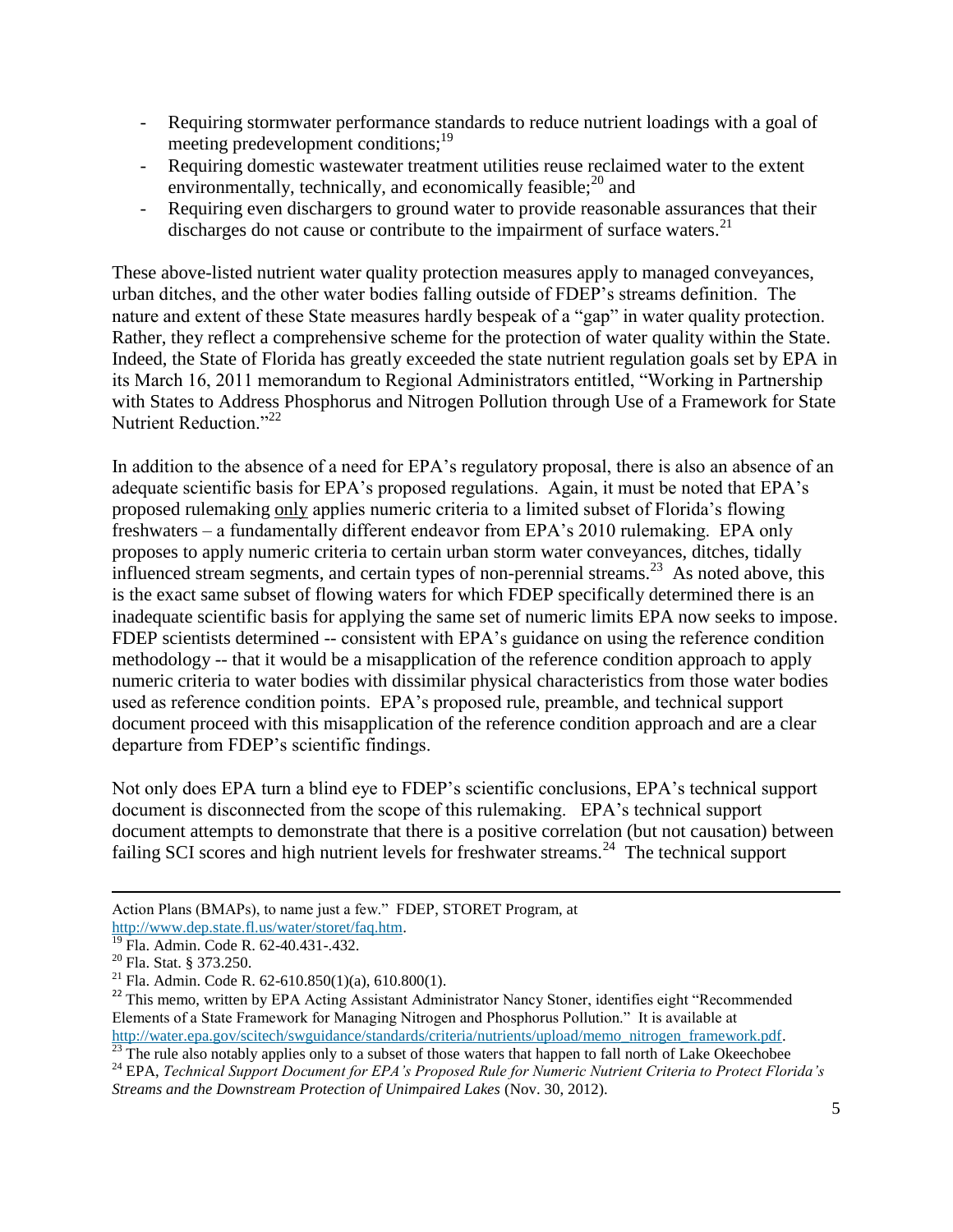document, however, does not address the validity of applying reference condition numbers from natural freshwaters to physically dissimilar water bodies. Indeed, the technical support document applies to streams generally and is not tailored to EPA's limited rule proposal for urban storm water conveyances, concrete and rip-rap lined ditches, and tidally influenced stream segments. EPA's use of its technical support document is akin to a fertilizer application manual for orange groves being used to support setting fertilizer application rates for carrots, corn, and apple orchards. The technical support document is disconnected from the rule that it purportedly supports. This is a critical error, because water quality criteria must be based on EPA guidance or other sound scientific information.<sup>25</sup>

Even if one assumed that EPA was attempting to justify its rule for the scope of waters to which it applies, the technical support document's reliance on the SCI does not withstand scrutiny. The SCI is a biological health assessment that measures stream biological health for freshwater streams using benthic macro-invertebrates.<sup>26</sup> As FDEP technical support documentation and EPA-approved technical guidance make clear, the SCI is inapplicable to urban storm water conveyances, ditches, tidally influenced stream segments, and certain types of non-perennial streams, because these particular water bodies routinely have failing SCI scores for reasons that have nothing to do with nutrient levels. It is unsurprising, of course, that a non-perennial stream (that is dry for days and weeks over the course of a year), a concrete lined ditch (that flushes every time it rains), or a tidally influenced stream (with highly variable salinity levels that shift with the ebb and flow of the tides) would not score high on an index based on the populations of freshwater macro-invertebrate species. Accordingly, the purported correlation between a failing SCI score and high nutrient levels is meaningless for the non-perrenial streams, concrete lined ditches, tidally influenced stream segments and other water bodies that are the subject of this EPA rulemaking. The FDEP statements quoted in EPA's technical support document regarding the correlation between SCI and nutrient levels are inapposite (and highly misleading), because FDEP used the SCI for an entirely distinct set of water bodies that are not the subject of this rulemaking. Thus, EPA's technical support document fails to support EPA's proposed rule.

In addition to these serious flaws, EPA still has not addressed the fundamental problem underlying EPA's reference condition based nutrient criteria: the EPA criteria are not set at levels that will prevent harmful nutrient loadings. It was this error that led Judge Hinkle to invalidate EPA's nutrient criteria rules in the first instance.<sup>27</sup> EPA's rule proposal and technical support document still fail to acknowledge the unique attributes of nutrients and how these attributes frustrate reliance on a reference condition approach to setting criteria. Simply stated, the level of nutrients that water bodies need for biological health -- as well as the nutrient levels that create problems -- varies from water body to water body. As FDEP has explained,

[n]utrients are unlike any other "pollutant" regulated by the federal Clean Water Act (CWA). Most water quality criteria are based on a toxicity threshold, evidenced by a dose-response relationship, where higher concentrations can be demonstrated to be harmful, and acceptable concentrations can be established at a

 $\overline{a}$  $^{25}$  40 C.F.R. § 131.11(b).

<sup>26</sup> Fla. Admin. Code R. 62-302.200(37).

<sup>27</sup> *Florida Wildlife Federation, Inc. v. Jackson*, 853 F.Supp.2d 1138, 1168-69 (N.D. Fla. 2012).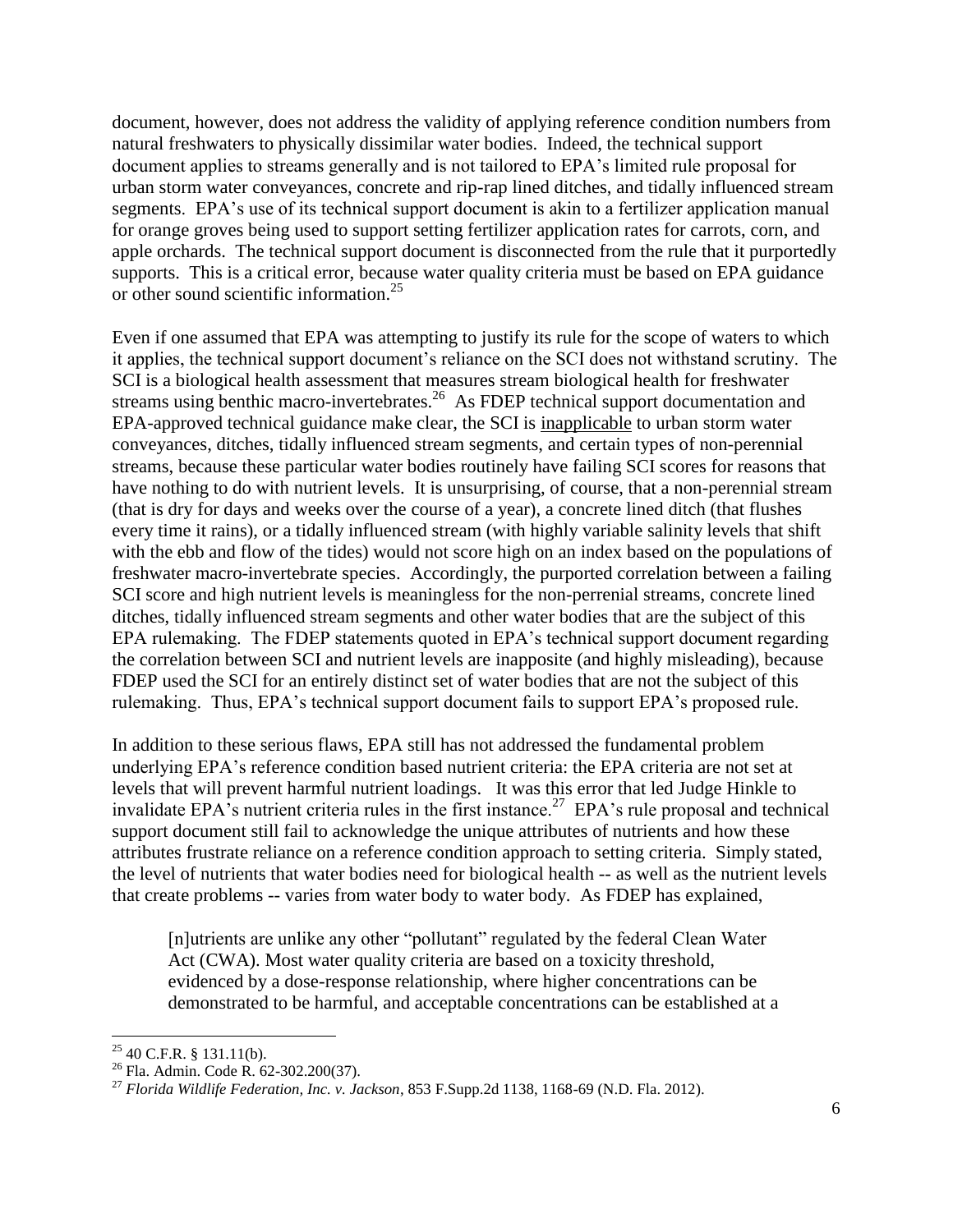level below which adverse responses are elicited (usually in laboratory toxicity tests). In contrast, nutrients are not only present naturally in aquatic systems, they are absolutely necessary for the proper functioning of biological communities, and are sometimes moderated in their expression by many natural factors.

Therefore, the development of protective nutrient criteria is immensely more complicated than that for toxic substances. $^{28}$ 

EPA's Science Advisory Board has also advised that with respect to nutrients, "statistical associations may not be biologically relevant and do not prove cause and effect," and "in order to be scientifically defensible, empirical methods must take into consideration the influence of other variables."<sup>29</sup> The many natural variables impacting the expression of nutrients in a flowing water body include stream biology, color, shading, flow rate, pH, etc.<sup>30</sup> EPA's proposed reference condition criteria fail to take into account these confounding variables and consequently lack a causative correlation between nutrient levels and harmful imbalances of flora and fauna. Thus, the criteria will not assist regulatory authorities in making water quality management decisions.

This past summer, the Santa Fe River demonstrated the significance of this shortcoming. The Santa Fe River suffered a significant algae bloom due to high temperatures, low rainfall, and slightly elevated nutrient levels. The biological metrics in FDEP's approved rule would have correctly identified this River as impaired. EPA's reference condition nutrient criteria, however, would have identified the River as attaining federal nutrient standards and thus not impaired by nutrients.<sup>31</sup>

In sum, if EPA decides to finalize its "gap-filling" criteria, the result would be a significant step backwards in Floridians' efforts to protect their water bodies from nutrient over-enrichment. The patchwork of federal and state criteria will inhibit the implementation of the state's TMDL and NPDES programs and it will make the jobs of domestic wastewater treatment utility operators much more difficult. It will not, however, improve environmental protections. The FWEA Utility Council respectfully requests that EPA withdraw its proposed nutrient criteria rules.

 $\overline{\phantom{a}}$ <sup>28</sup> FDEP, State of Florida Numeric Nutrient Criteria Development Plan, 1 (March 2009).

*<sup>29</sup>* EPA*,* Science Advisory Board*, Processes and Effects Committee Advisory Report,* at 2, 24 (April 27, 2010).

<sup>&</sup>lt;sup>30</sup> *Id* at 1. ("The empirical stressor-response framework described in the Guidance [developed by EPA for

promulgating nutrient standards] is one possible approach for deriving numeric nutrient criteria, *but the uncertainty associated with estimated stressor-response relationships would be problematic if this approach were used as a 'stand alone' method because statistical associations do not prove cause and effect*.") (emphasis added), *available at* 

[http://yosemite.epa.gov/sab/sabproduct.nsf/95eac6037dbee075852573a00075f732/E09317EC14CB3F2B852577130](http://yosemite.epa.gov/sab/sabproduct.nsf/95eac6037dbee075852573a00075f732/E09317EC14CB3F2B85257713004BED5F/$File/EPA-SAB-10-006-unsigned.pdf) [04BED5F/\\$File/EPA-SAB-10-006-unsigned.pdf;](http://yosemite.epa.gov/sab/sabproduct.nsf/95eac6037dbee075852573a00075f732/E09317EC14CB3F2B85257713004BED5F/$File/EPA-SAB-10-006-unsigned.pdf) *see also,* FDEP, *Main Concerns with the Environmental* 

*Protection Agency's Proposed Numeric Nutrient Criteria for Florida's Lakes and Flowing Waters published January 26, 2010* (Feb. 15, 2010); FDEP, *FDEP Comments on Proposed Criteria for the Protection of Streams and Springs/Clear Streams* (April 28, 2010); *see also, FDEP, Sampling and Use of the Stream Condition Index (SCI) for Assessing Flowing Waters: A Primer,* supra note 9.

<sup>31</sup> *See,* David Whiting, *FDEP Algal Bloom Monitoring Results for the Santa Fe River Pre- and Post- Tropical Storm Debby*, (Aug. 16, 2012), *available at* 

*[http://www.alachuacounty.us/Depts/EPD/WaterResources/GroundwaterAndSprings/SFRSBWG%20Presentations/1](http://www.alachuacounty.us/Depts/EPD/WaterResources/GroundwaterAndSprings/SFRSBWG%20Presentations/120816_Santa%20Fe%20River%20Algal%20Bloom%20Monitoring.pdf) [20816\\_Santa%20Fe%20River%20Algal%20Bloom%20Monitoring.pdf.](http://www.alachuacounty.us/Depts/EPD/WaterResources/GroundwaterAndSprings/SFRSBWG%20Presentations/120816_Santa%20Fe%20River%20Algal%20Bloom%20Monitoring.pdf)*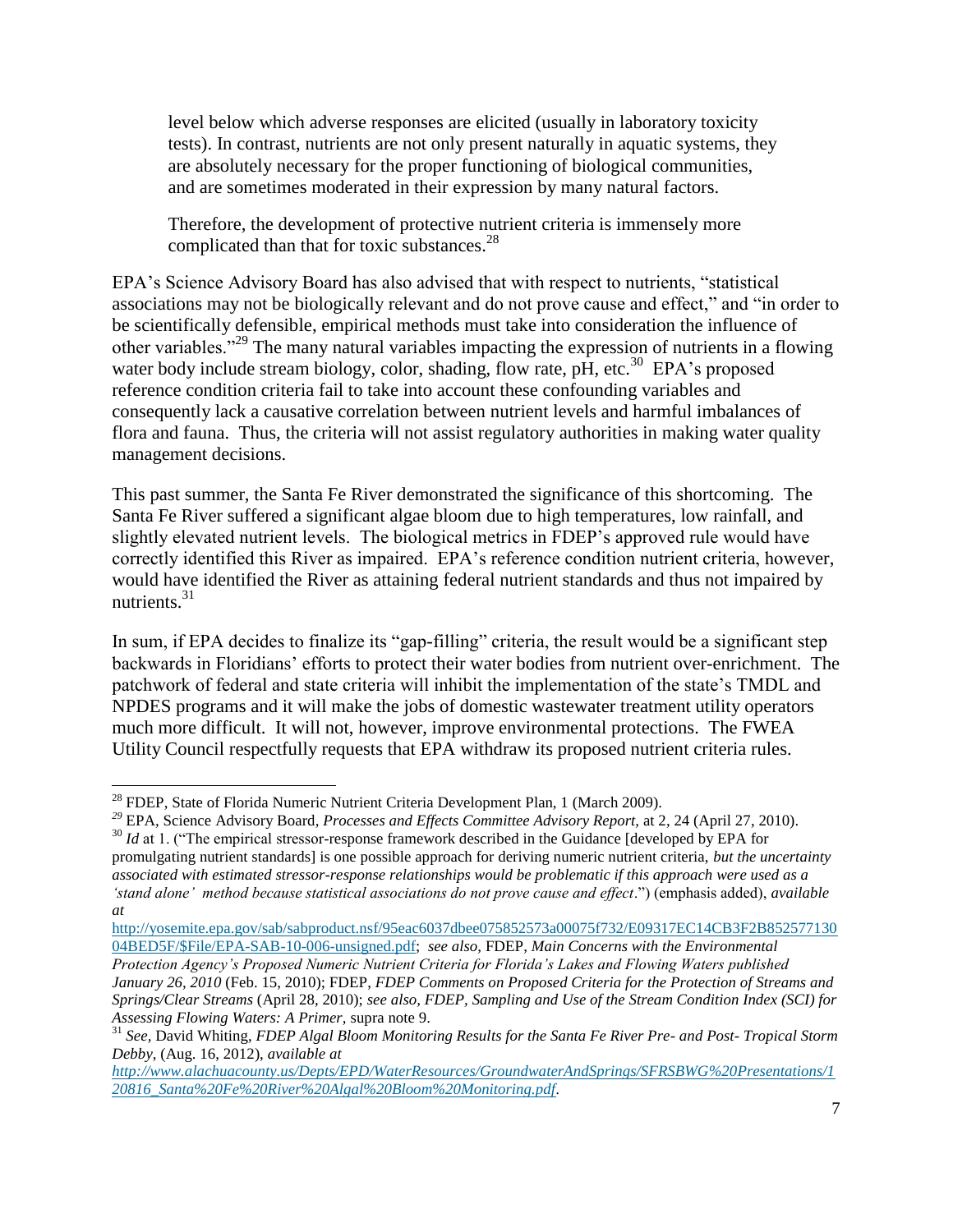## *EPA failed to prepare any new analysis of the economic impacts of its proposed gap-filling criteria, despite criticisms from an independent National Research Council panel that EPA's prior economic analysis was based on unreasonable assumptions*

On March 6, 2012, an independent National Research Council (NRC) panel issued a report criticizing EPA's estimated implementation and compliance costs for EPA's 2010 lakes, springs, and streams numeric nutrient criteria. The panel concluded that EPA made invalid and unreasonable assumptions for all impacted sectors: municipal wastewater treatment plants; industrial plants; urban stormwater; agriculture; septic systems; and local governments.<sup>32</sup> Of particular importance to Utility Council members and their ratepayers, the NRC specifically disagreed with EPA's assumption that no domestic wastewater treatment utility would be required to meet EPA's nutrient criteria rules at the point of discharge. This incorrect assumption caused EPA to wrongly conclude that no utility would be driven beyond advanced wastewater treatment standards to attain EPA's nutrient criteria rules. The result was an EPA cost projection that was lower than can be reasonably expected for Floridians to comply with the new federal standards.

Rather than updating its initial economic analysis based on the NRC's criticisms, EPA has provided no new economic analysis for its gap-filling numeric nutrient criteria rules. The FWEA Utility Council respectfully requests that EPA prepare a revised economic analysis that incorporates the recommendations of the NRC report and informs the public of the costs of implementing and achieving EPA's proposed rules.

## *EPA should acknowledge that the State of Florida's nutrient criteria rule sufficiently addresses EPA's January 2009 determination letter and withdraw its proposed "gap-filling" nutrient criteria rule*

As it currently stands, the State of Florida has promulgated a numeric nutrient criteria rule that applies to 100% of Florida's Lakes, 100% of Florida's Springs, 100% of Florida's Perennial Freshwater Rivers and Streams, and around 72% of Florida Estuaries (with a schedule to cover 100% by 2015). The State nutrient criteria rule is based on exhaustive research and policy judgments of FDEP scientific experts and an extensive public participation process.<sup>33</sup> Notwithstanding EPA's unconditional approval of Florida's comprehensive rule, EPA has decided to ignore the scientific judgments underlying the state rule and propose additional criteria on urban storm water conveyances, concrete and rip-rap lined ditches, tidally influenced stream segments, agricultural canals, some non-perennial streams, and (by separate rulemaking) the estuary and coastal waters not yet covered by State of Florida rules. EPA has provided no technical or policy basis for overriding the State's prerogative in this manner, nor has EPA informed the public of the expected costs or purported environmental benefits of extending its (already once-invalidated) nutrient criteria rules to ditches and canals. EPA's decision-making

l

<sup>32</sup> NRC, *Review of the EPA's Economic Analysis of Final Water Quality Standards for Lakes and Flowing Waters in Florida*, Table 2-8 (2012).

<sup>&</sup>lt;sup>33</sup> FDEP's rules were upheld by a Florida administrative law judge. FWF v. FDEP, DOAH Case 11-6137RP, 34 F.A.L.R. 3095 (June 2012).